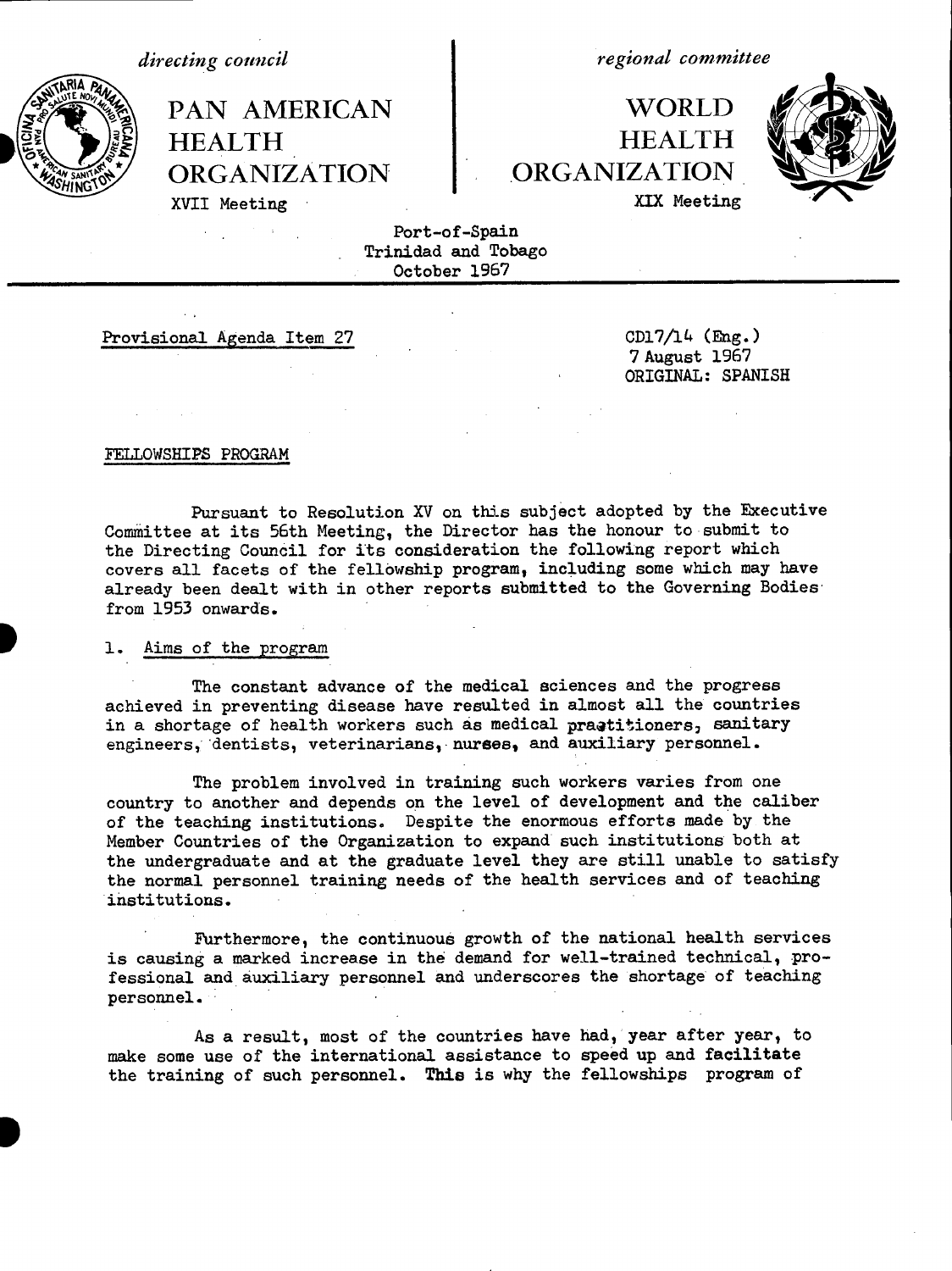$\mathcal{L}(\mathbf{z}^{\prime},\mathbf{z}^{\prime},\mathbf{z}^{\prime})$  . The set of the set of the set of the set of the set of the set of the set of the set of the set of the set of the set of the set of the set of the set of the set of the set of the

 $\label{eq:2.1} \mathcal{L}(\mathcal{L}^{\mathcal{A}}(\mathcal{A}^{\mathcal{A}})) = \mathcal{L}(\mathcal{L}^{\mathcal{A}}(\mathcal{A}^{\mathcal{A}})) = \mathcal{L}(\mathcal{L}^{\mathcal{A}}(\mathcal{A}^{\mathcal{A}})) = \mathcal{L}(\mathcal{L}^{\mathcal{A}}(\mathcal{A}^{\mathcal{A}})) = \mathcal{L}(\mathcal{L}^{\mathcal{A}}(\mathcal{A}^{\mathcal{A}}))$ 

the Organization has increased significantly by some'69% .between 1959 (505 fellowships) and 1966 (854 fellowships).

In accord of the decisions of the Governing Bodies of the Organization the fellowship program is making a planned contribution to the technical, scientific, economic and social development of the countries and constitutes one of the most effective means of:

- a) assisting in the strengthening of national health services;
- b) promoting inproved standard of teaching and training in the health, medical, and related sciences; and
	- c) promoting cooperation among scientific and professional groups which contribute to the advancement of health.

### 2. Types of training

To achieve these aims the program provides opportunities and the necessary facilities for training and study abroad in the health, medical and scientific fields not available in the candidate's own country. Such study or training may take the form of:

 $\Delta\phi=0.01$ 

- a) attendance of academic courses, especially those leading to a postgraduate certificate, degree or diploma;
- b) short courses sponsored by the Organization and dealing solely with a subject, related to some program of particular interest to the Member Governments and the Organization and,
- c) observation visits for varying periods of time to teaching centers and health services.

 $\sim 10$ 

#### 3. Priorities

The priorities of the fellowship program.are geared to the needs of the countries and the evolution which health problems are continually undergoing. In line with the long-term economic and social planning advocated by the countries and the Organization every endeavor is made to ensure that the fellowships are an integral part of the national health program in operation or about to be started. Preference is therefore given to candidates working in programs being conducted with the assistance of the Organization or holding key posts in the health services. High priority is also given to fellowships intended to promote facilities and services for university teaching and post-basic education of professional and auxiliary personnel. - : . . .. -.. . , **:E**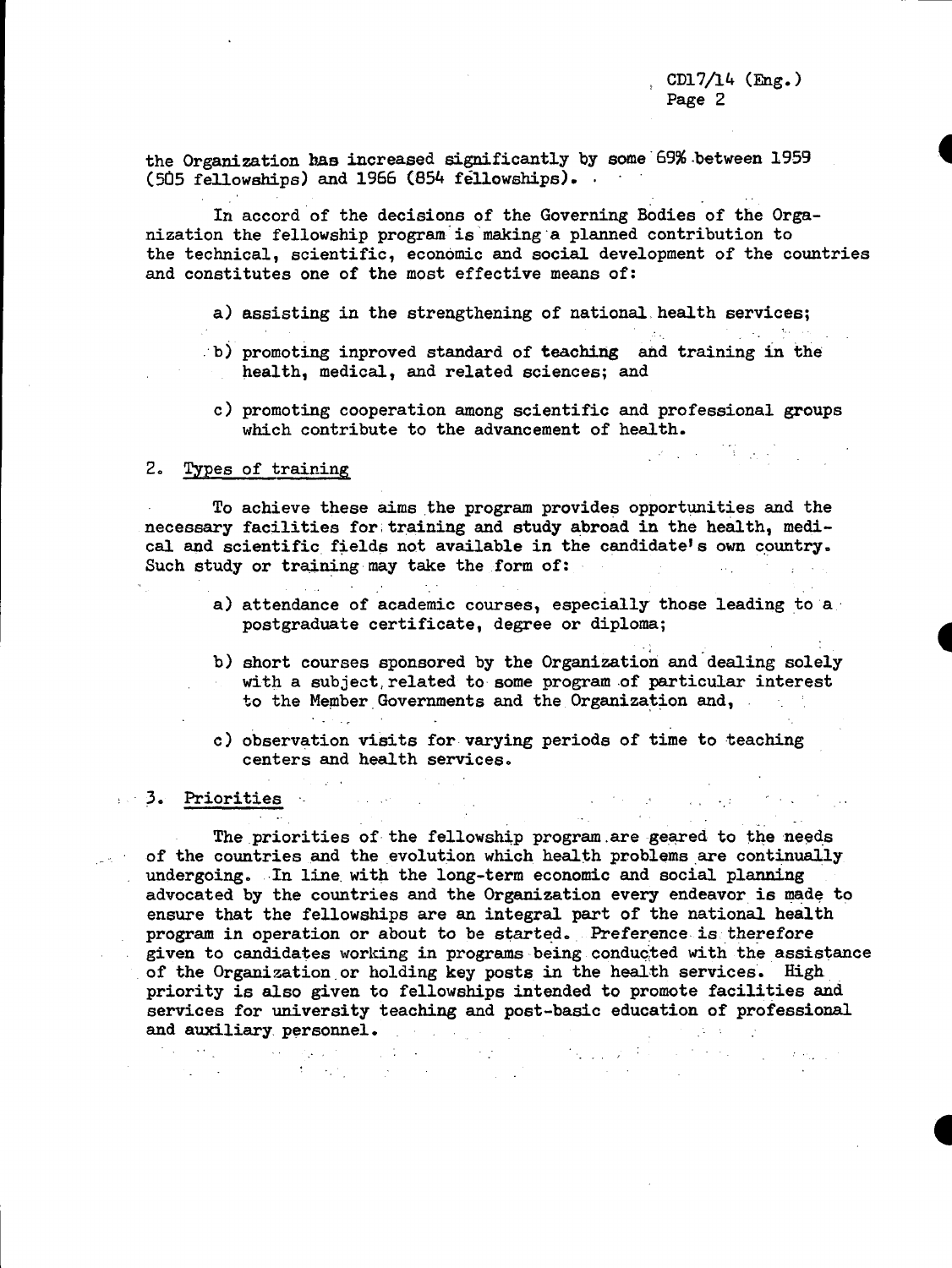The order of priorities is, of course, influenced by the need for qualified personnel for strengthening the health services; lack of local training facilities; inclusion in the national budget of the allotments necessary to ensure that use is made of fellows on their return home; the assurance given by the Government concerned that the candidate's absence during his study abroad will not adversely affect his status, security, salary, pension and similar rights and especially that full use will be made of the knowledge and experience gained by the fellow on his return home.

### 4. Selection of fellows

 $\mathcal{A}_{\mathcal{A}}$ 

V.

The selection of suitable fellows is one of the most important acts in the whole process of awarding a fellowship. The attention given and the efforts devoted to selection are always very worth while since the success of the fellowship program depends in large measure on the way the selection is made. The first persons to take a hand in this selection process are government officials since every fellowship application is processed only at the express request of the member governments made through the health authorities or university authorities as the case may be. This is a sine qua non of every fellowship application. Some countries have set up, within their government administration, a special fellowship selection committee composed of officials of the Ministry of Health, of educational institutions and of representatives of the professional group to which the fellowship applicant belongs. Experience has shown that in those countries the selection of fellows is better.

In the selection of candidates due attention should be given. to: the general education of the applicant and his technical and personal qualifications; the use hehasmade of prior studies; his experience in the subject he wishes to study (the fellowship regulations require he has not less than 2 years experience); opportunities available in his own country for studying that subject; the post he holds at the time he applies for the fellowship and that which he will hold on completing it; the benefit to this country of the studies he will undertake.

It is also essential to take into accont the age of the applicant (according to the regulations an applicant must not be over 55 years old if the retiring age is 60) state of health, maturity and emotional stability, vocation for the work desired and especially an adequate knowledge of the language in which;the proposed studies are to be made.

In addition the applicant must be capable of being flexible rather than rigid in drawing conclusions from his studies and observations, so as to be able to apply them in his country of origin in the light of local conditions and without attempting to merely duplicate or imitate what he has seen abroad. He should also be capable of taking part in all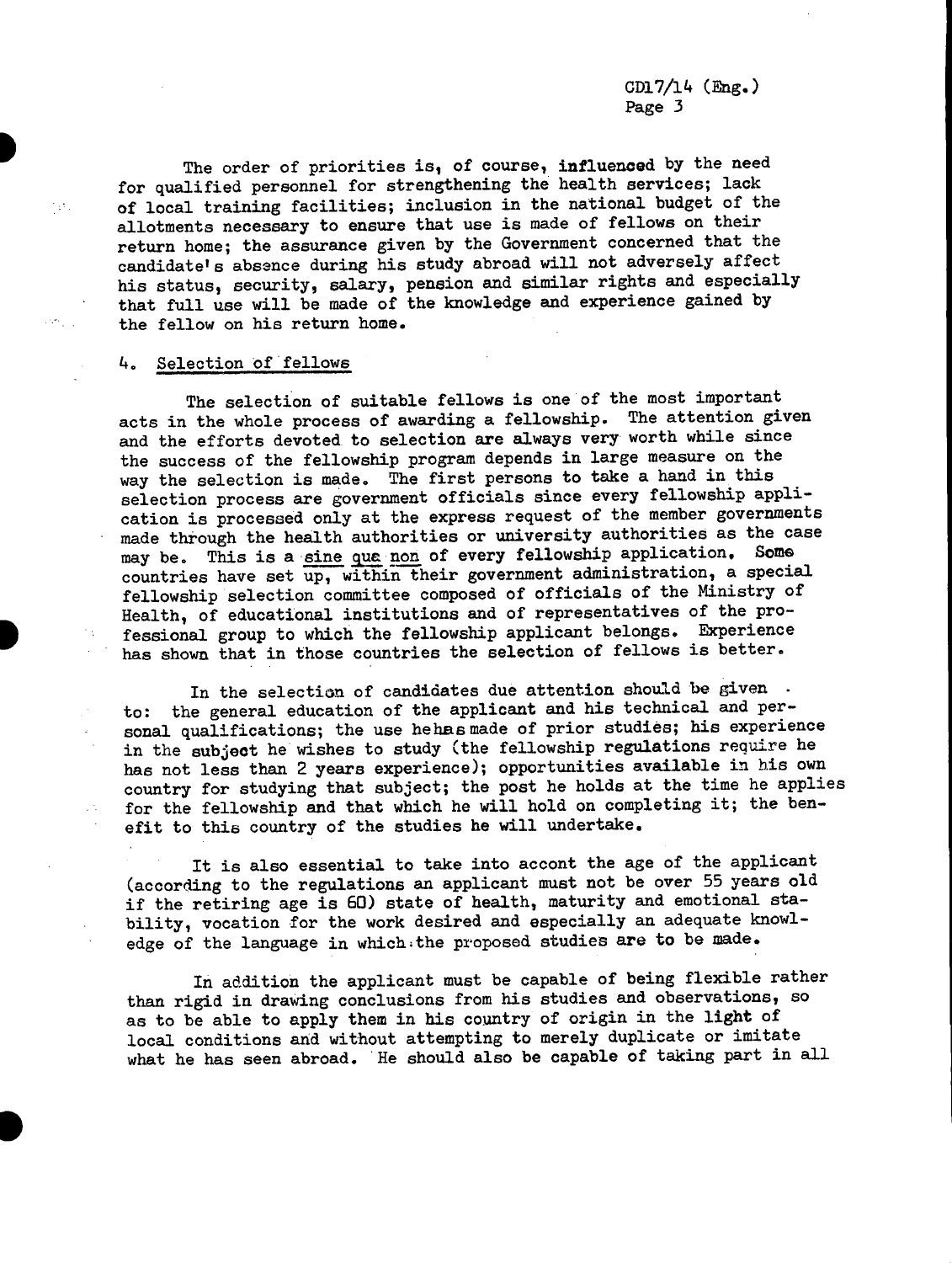the activities which are assigned to him in the country of study,whether they are connected with his fellowship or of social nature, without continually complaining about the difficulties which always arise when living conditions, food and culture are different. from those to which he is accustomed.

It follows from the above that the selection of candidates has a major.long-term impact on the efficient operation of the program and has a considerable bearing on the most effective use made of.the time and money for the government, the fellow, and the Organization. An unqualified fellow obviously not only impairs the efficiency of the.program but also mars the good relations existing between the Organization that'awards the fellowship and the institution that receives the fellow.

## 5. Planning and selection of the place of study

This aspect of the fellowship program is as important as the preceding. It proceeds smoothly thanks to the active assistance and good will of the national health administrations as well, as the willingness of university institutions to accept fellows of the Organization. This has undoubtedly contributed to the efficient operation of the program.

However, to.plan properly scheduled operation, the necessary.documentation attesting to the competence and professional caliber of the applicant must be to hand. Photostat copies of the professional diploma and of other qualifications obtained in the course of university studies are required. In some instances complaints have been received about the difficulty in obtaining. such documentation and it has been indicated that it is a routine and bureaucratic measure. Be that as it may, university teaching institutions in particular always require such documentation in order to make sure that the applicant does meet the conditions lay down for admission;.

In the case of fellowships for academic studies, the arrangements are made with the universities direct. But in the case of observation fellowships or travel grants which involve visits to government services, arrangements are made with the national health services through the Country Representative.

The place of study selected must have the facilities, the equipment, services, and instructors commensurate with the great effort entailed by international studies and the specific needs of each fellow. As far as possible, efforts are made to ensure that fellows pursue their studies in an environment which is different from what they;are used to, so that they can be stimulated by new.ideas and ways-of doing things, but which at the same time has living conditions and health problems similar to those of their own country. This arrangement facilitates the adaptation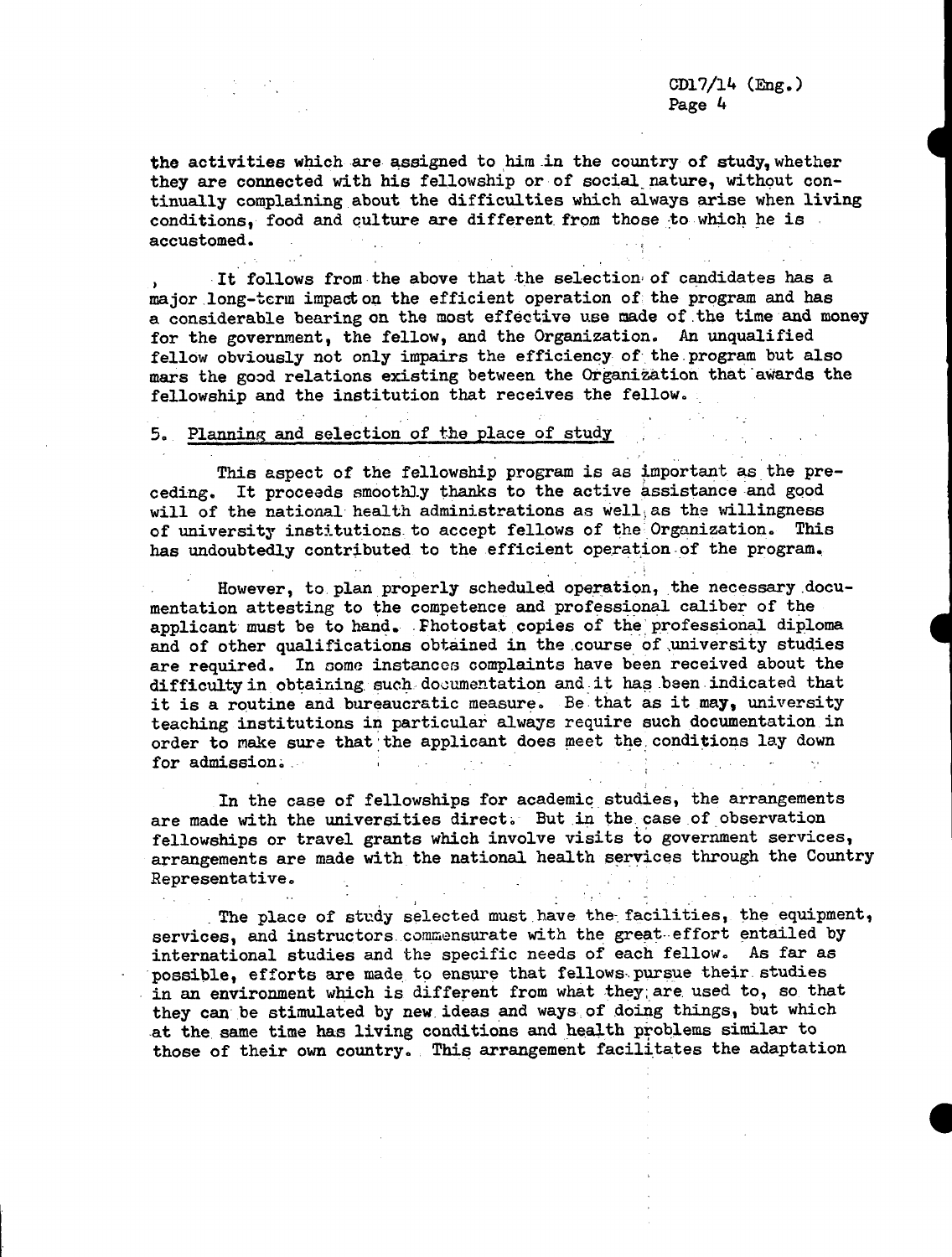of the fellow in his country of study and his return home and also his understanding of the new knowledge acquired during his studies. Hence, most of the fellows pursue their studies in Latin American countries. The only fellows who go to the United States, Canada, or other developed countries are those who have the necessary experience to discern what is useful and suitable for their own country or those who which to pursue a course of study which is only available in a particular institution there.

### 6. Commitments inherent in the award of fellowships

The application for and the award of the fellowship create obligations and commitments for the Government concerned, for the Organization, and for the candidate.

The Government must certify that "the studies to be made under this fellowship are necessary for the strengthening of the national health service of the country" and that "in the case of a fellowship being granted full use will be made of the fellow in the field covered by its fellowship" and further that "the absence of the candidate during his studies abroad will not have any adverse effect on his status, seniority, salary, pension, and similar rights" and that "on return from the fellowship it is proposed to employ the fellow".

The Organization provides financial assistance for studies, establishes the appropriate plans of study and makes arrangements to ensure that the fellow gets the greatest benefit from his studies and pursues them in the most appropriate places.

The candidate undertakes to return to his home country at the end of the fellowship and to continue in or enter the services of his national health administration -or a technical institution approved by it- for at least the first three years after completion of his fellowship.

The normal operation of the fellowships program clearly depends on these commitments being honored by each of the parties involved in the granting of a fellowship as well as on their cooperation and coordination throughout all phases of the process. The Organization and the fellow always honor their respective commitments. Only exceptional circumstances such as lack of capacity to complete studies or a breach of discipline will lead to the cancelation of a fellowship. It is also very unusual for a fellow to refuse to return home on completion of his studies. The very rare cases which have occurred in the last eight years have been due to political reasons or to a desire to improve their financial position, which is related to what is known as the "brain drain"..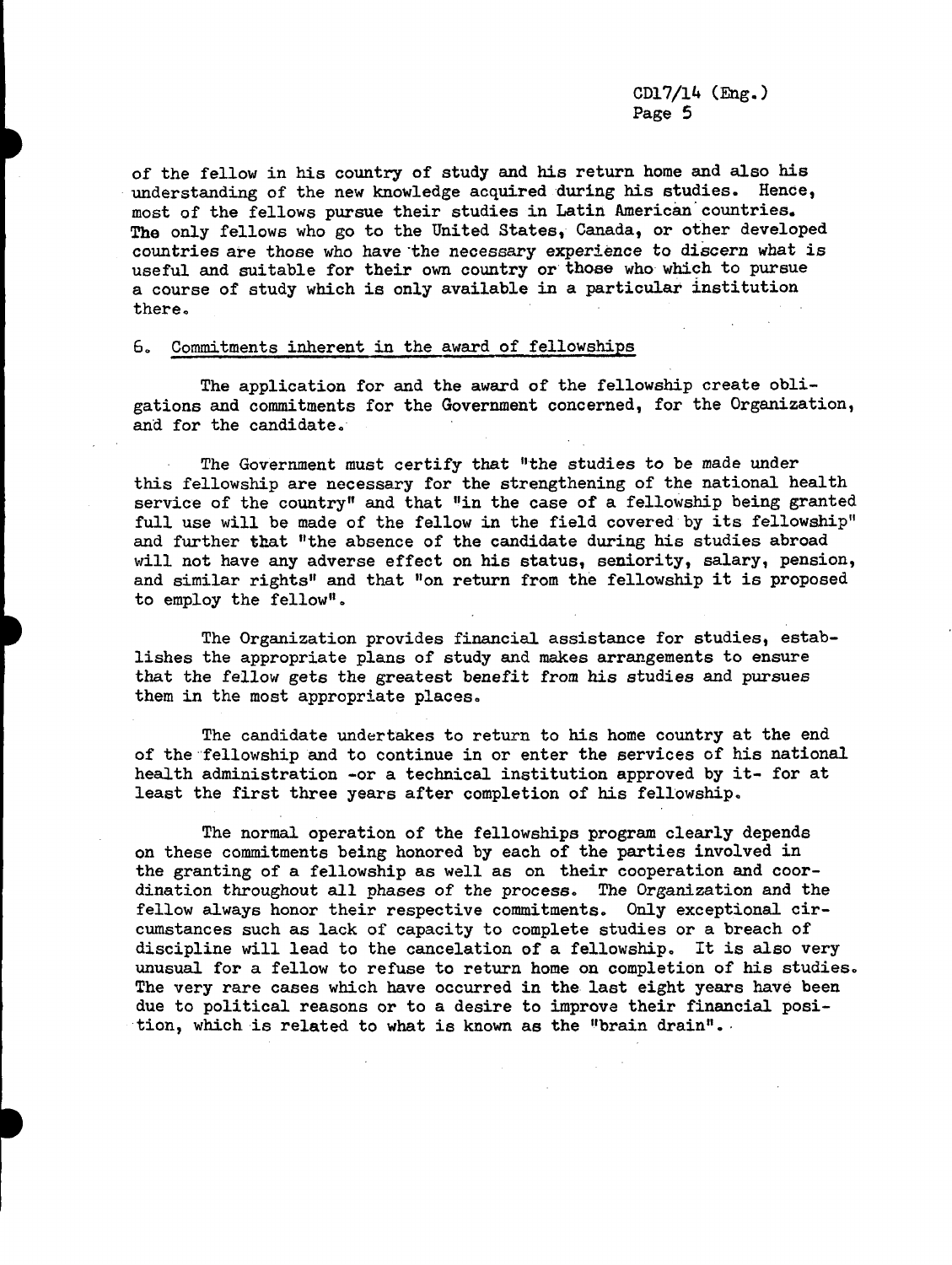Some Governments, on. the other hand, do not honor the obligation  $\mathcal{L}^{\text{max}}_{\text{max}}$ to continue to pay the salaries of their fellows and to utilize their services on their return home; they cease to pay their salary or give only a fellowship grant which is a very small proportion of the salary. This situation obviously hampers the efficient conduct of the fellowship program since many candidates refuse at the last minute to accept the fellowship or, if they accept it.and do not receive their salary, there are nearly always financial and family problems which have a prejudicial effect on their studies.

# 7. Fellowship conditions

Fellowships are awarded in accordance with the regulations set out in the PAHO/WHO manuals, a summary of which appears in the Fellowship Information Booklet. Normally, fellowships are awarded for not more than one year or less than six months. However, when justified, fellowships for longer or shorter periods may be granted in order to tailor them to the specific needs of a fellow. The financial assistance provided by the Organization is intended to cover only those costs which are directly related to his studies, such as: related to his studies, such as:  $\mathcal{L}^{\text{max}}_{\text{max}}$ 

- a) international travel, and travel in the country of study;
	- b) tuition fees and the cost of visits included in the study program;  $\label{eq:2} \mathcal{L}^{\mathcal{A}}(\mathcal{A}) = \mathcal{L}^{\mathcal{A}}(\mathcal{A}) = \mathcal{L}^{\mathcal{A}}(\mathcal{A})$

 $\mathcal{L}^{\text{max}}$ 

c) a monthly stiperd which is paid in the currency of the country of study and which varies in amount from one country to another, according to the cost of living and the regulations of the special committee of the United Nations composed of representatives of all the specialized agencies conducting fellowship programs;

d) a book grant, the amount of which varies according to the length of the fellowship and the nature of the studies; and,

a serie

e) excess baggage when the fellowship is for a period longer than two months. two months. 8. Stipends . -

**Contractor of Page 200** 

 $\omega$  and

 $\sim 3\%$ 

Stipends are of two types. One is paid to fellows who remain in any place for 30 days or less (travel stipend) and the other is paid to those fellows who remain more than 30 days in the same place (resident stipend). The travel stipend is always at a higher rate than the resident stipend, and all fellows receive it for the first month of the fellowship since their expenses are higher at the beginning until they find a place to live. Subsequently, in the second month only fellows who have remained less than 30 days in one place receive it.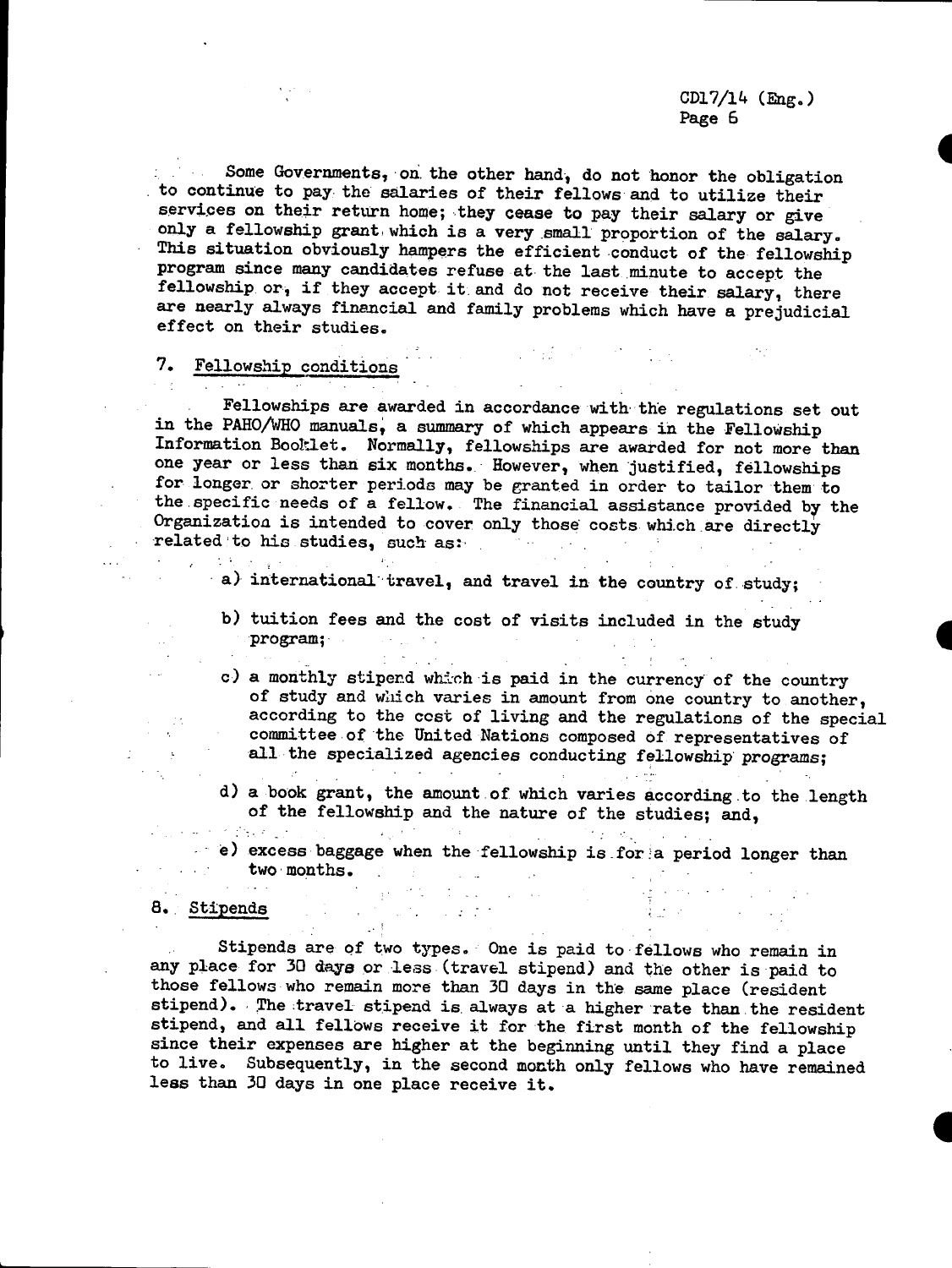As stated in the foregoing paragraph, a special office of the United Nations establishes, on the basis of special surveys which are carried out periodically, the amount of the stipend paid in each country of study and includes it in a common stipend scale to which all the specialized agencies awarding fellowships adhere.

In this respect it must be pointed out that the monthly stipend is not a salary or an honorarium; it is an allowance for room, board, and incidentals, paid to a fellow while on official assignment for study abroad. It is not supposed to cover the fellow's routine expenses at home for himself or for his family and should therefore not be regarded as a substitute for any salary paid to a fellow at home. This underscores the importance of the Governments continuing to pay the salaries of fellows while absent abroad since the monthly stipend only convers the expenses ot one person.

On various occasions the Directing Council has discussed the possibility of establishing different types of fellowships in accordance with the professional or academic status of the candidate; his professional background;the post he holds; and.the number of his dependents. But all agencies in the United Nations family are opposed to this system and have repeatedly stressed the difficulties involved in dividing fellows in various classes since the methods of education, designation of posts, grades, and titles, vary very considerably from one country to another and therefore would prevent a clear line of demarcation being drawn between the classes. Moreover, it is essential for all the international agencies providing funds for fellowships to have coordinated and uniform procedures. To be sure, there are certain private foundations which award different types of fellowships and pay family allowances. However, it must be borne in mind that those foundations operate on a very small scale and in very limited fields.

Another point to bear in mind is that any increase in the funds for a fellowship, either by way of family or other allowances, would undoubtedly have an effect on the program and would lead to a reduction in the annual number of fellowships awarded since the funds available to the programs are limited. It must also be pointed out that any recomendations to change this system and the regulations governing the fellowship program would first have to be agreed to by the World Health Organization and the United Nations Development Programme since a great many of the fellowships awarded by the Pan American Sanitary Bureau are financed with funds from those Organizations. Failure to obtain such an agreement would raise difficult problems in that it would be necessary to administer a fellowship program with two separate sets of fellowship regulations and almost paradoxical situations would arise, for example, that of having two fellows studying the same subject in the same place but receiving different stipends.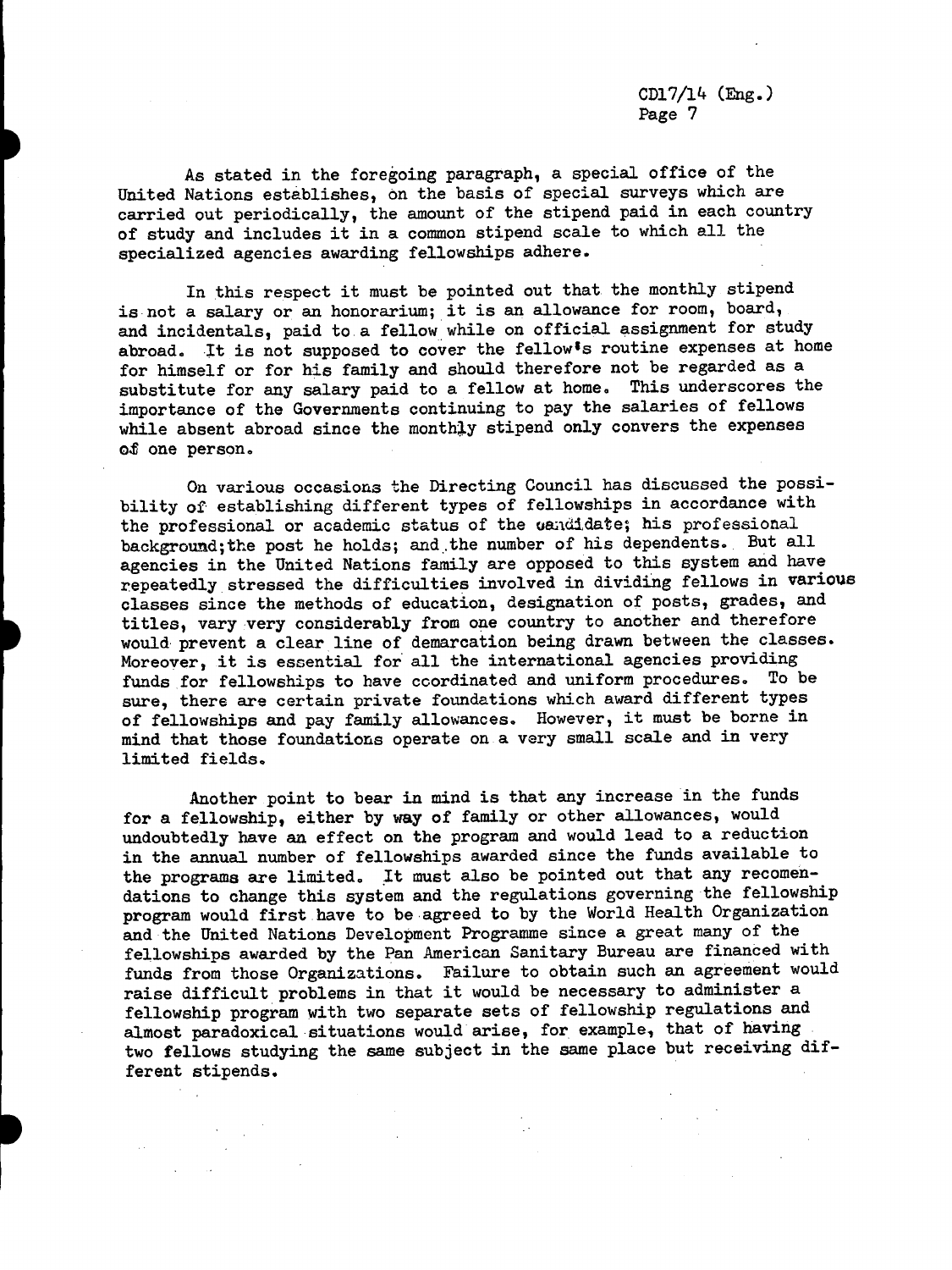$\mathcal{L}_{\mathcal{A}}$  , and the set of the set of the set of the set of the set of the set of the set of the set of the set of the set of the set of the set of the set of the set of the set of the set of the set of the set of th

These are the reasons which on previous occasions led to the rejection of suggestions to establish different classes of fellowships and to include family allowances.

 $-2.79 - 1.20 - 1.$ 

# 9. Notification of award of fellowchip and travel arrangements

As soon as the program of study is confirmed and the necessary procedures have been complied with, the fellowship is granted and the Government concerned is notified. The candidate is sent a letter of instructions which contains the letter of award and information concerning the studies to be followed, the financial conditions of the fellowship, the person in charge of the program, and route to be followed, and the date of the beginning of the program of studies. the beginning of the program of studies.

Together with the letter of instructions the fellow receives an information booklet about the fellowship program and he is told to obtain and take with him pertinent information on health problems of 'his country so as to be in a position to give such information to his instructors and fellow students.  $\sim 10^7$ 

# 10. Contact with fellows

 $\frac{\partial \mathcal{F}}{\partial \mathbf{r}}$ 

 $\Delta\sigma$  and

in and

It goes without saying that fellows often have problems not only of a technical and administrative nature but also problems of adaptation to the foreing country whose culture and living conditions are often very different from those of their own. Hence, the Fellowship Branch is in permanent contact with the fellows during their fellowship by means of personal' interviews, either at Headquarters br at the place 'of study or through correspondence. Periodical visits to fellows have been found to be of great benefit both in facilitating their adaptation and in preventing some of the problems which always arise for persons who are travelling abroad for the first time.

In addition, contact is maintained through the reports which fellows must submit every three months describing the activities they have carried out. out.  $\label{eq:2.1} \begin{split} \mathcal{L}^{(2)}(t) &= \mathcal{L}^{(2)}(t) \mathcal{L}^{(2)}(t) + \mathcal{L}^{(2)}(t) \mathcal{L}^{(2)}(t) \\ &= \mathcal{L}^{(2)}(t) + \mathcal{L}^{(2)}(t) + \mathcal{L}^{(2)}(t) \mathcal{L}^{(2)}(t) \end{split}$ 

# 11. Evaluation

For the purpose of evaluation, contact is maintained with ex-fellows for a period of not less than two years after the end of their fellowships. At the end of his fellowship, a fellow-is required to submit a final report and subsequently to submit two additional reports on the opportunities he has had for applying the knowledge gained during his fellowship, the post he is. holding, and the use being made of his services. Evaluation studies are made both by the questionnaire follow-up two years after the fellowship and in selected countries, by personal interview.

What has been said above shows that the fellowship program calls for considerable efforts by the authorities of the countries that select and propose applicants for fellowships, by the institutions of the countries that offer their facilities and services for the training and education of fellows, and by the persons responsible for the administration of the program.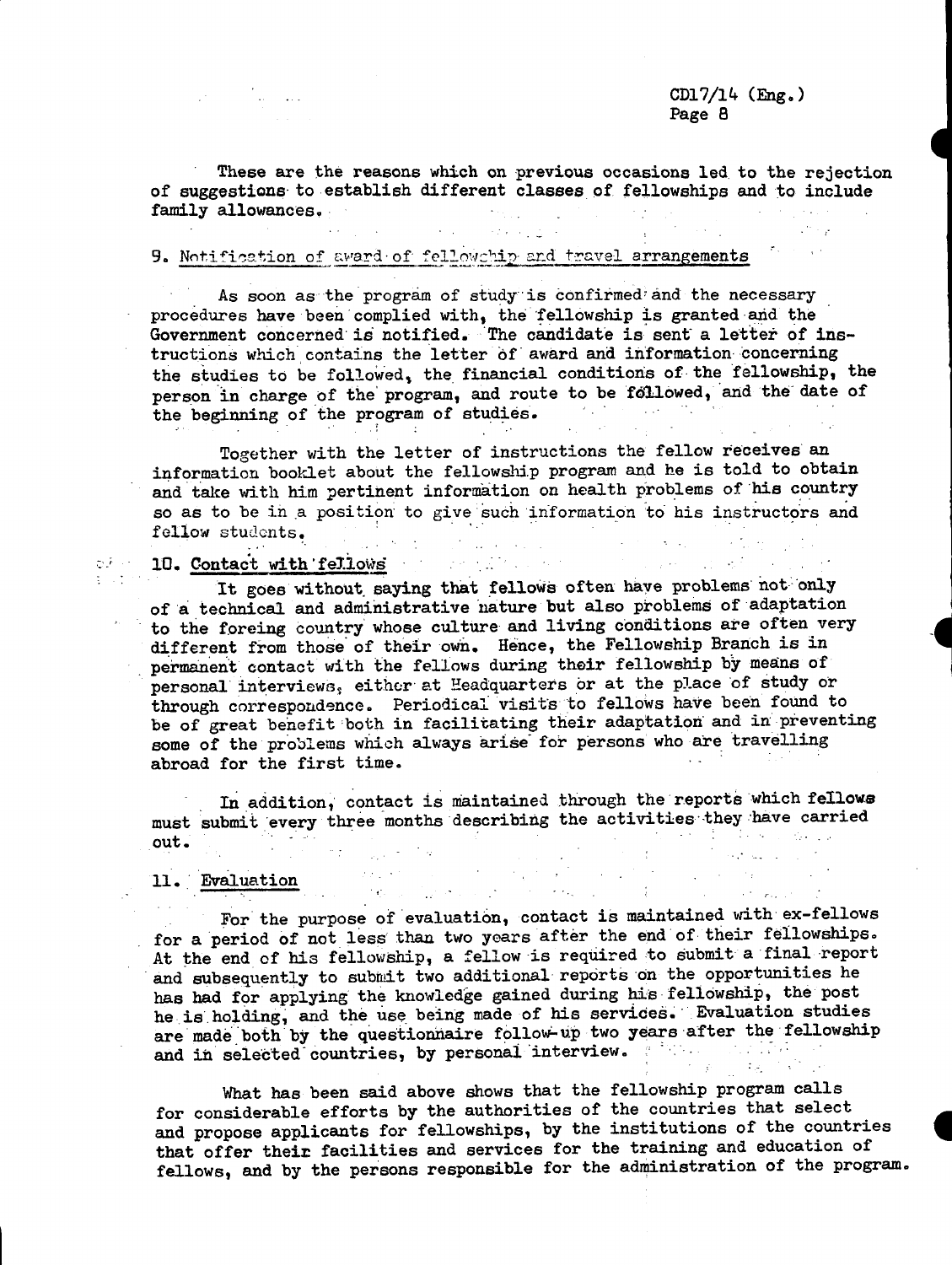Furthermore, the cost of the program accounts for sizable portion of the budget of the Organization, which is one of the reasons for our interest in knowing what the results of the fellowship program have been.

The undoubted value of international assistance in the education and training of certain persons who will subsequently use their knowledge they have acquired to improve the health of their country, has been repeatedly stressed. The Rockefeller Foundation, which has great experience in the field of fellowships, concluded after an evaluation of its program covering a period of 33 years (1917-1950) that, looking back, very few activities of the Foundation appeared to be of more enduring and general value.

Efforts have been made on many occasions to assess the value and usefulness of fellowships but these have always run into difficulties. There is no doubt that the selection of fellows and the quality of the studies they pursue have a major impact on the success or failure of the fellowship program. However, the use which the fellow subsequently makes of the knowledge he has acquired is the fundamental part of the evaluation.

The follow-up reports on the utilization of his services which the ex-fellow should send two years after his return home, show that in most cases they are making appropriate use of the knowledge gained during their fellowship.

These studies confirm that made some years ago by the World Health Organization. However, it should be pointed out that all these studies are based on a relatively small number of questionnaires and reports.

In view of the scope of the program -6,757 fellowships between 1954 and 1966- the advisability of making further efforts to evaluate the program by means of personal interviews with a significant number of former fellows in various countries, is under consideration. According to experience, this is the only efficient method of obtaining valid conclusions.

# 12. Coordination with other organizations

In the Americas a number of other organizations award fellowships for the same purposes as WHO/PAHO. Among these, the most important are the Organization of American States, the Agency for International Development, the Rockefeller Foundation, and the Kellogg Foundation. Since the basic financing of these organizations differs and since they operate with different administrative methods, it has not been possible so far to achieve any uniformity in fellowship procedures. Nevertheless, through the Medical Information Center, which was established at the initiative of the Bureau in 1952, information is exchanged about the many problems relating to fellowships, and it has been possible to prevent duplication of effort to a certain extent.